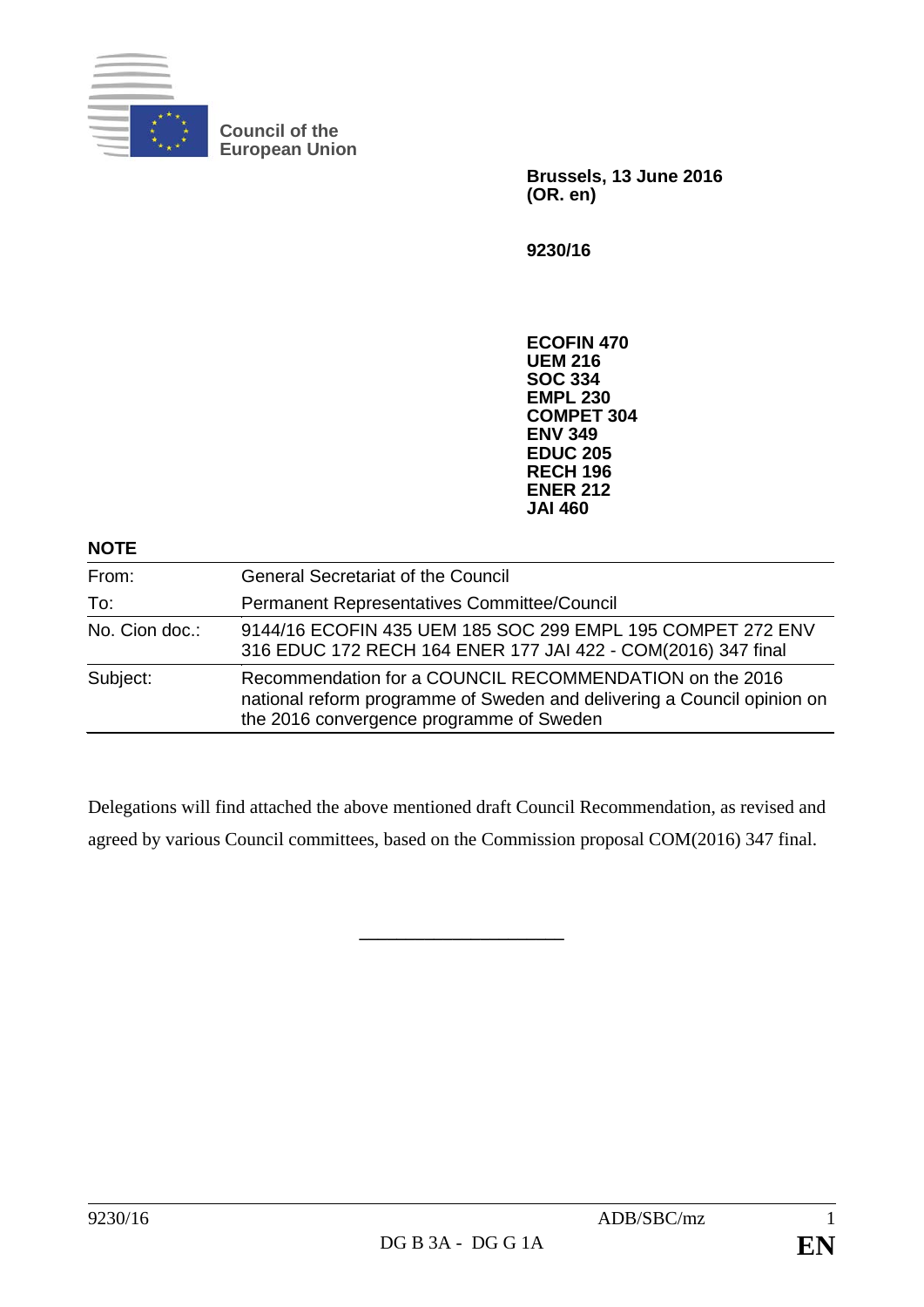### **COUNCIL RECOMMENDATION**

#### **of…**

# **on the 2016 National Reform Programme of Sweden and delivering a Council opinion on the 2016 Convergence Programme of Sweden**

## THE COUNCIL OF THE EUROPEAN UNION,

Having regard to the Treaty on the Functioning of the European Union, and in particular Articles 121(2) and 148(4) thereof,

Having regard to Council Regulation (EC) No 1466/97 of 7 July 1997 on the strengthening of the surveillance of budgetary positions and the surveillance and coordination of economic policies<sup>[1](#page-1-0)</sup>, and in particular Article 9(2) thereof,

Having regard to Regulation (EU) No 1176/2011 of the European Parliament and of the Council of 16 November 2011 on the prevention and correction of macroeconomic imbalances**[2](#page-1-1)** , and in particular Article 6(1) thereof,

Having regard to the recommendation of the European Commission,

Having regard to the resolutions of the European Parliament,

Having regard to the conclusions of the European Council,

Having regard to the opinion of the Employment Committee,

<span id="page-1-0"></span><sup>&</sup>lt;sup>1</sup> OJ L 209, 2.8.1997, p. 1.

<span id="page-1-1"></span>**<sup>2</sup>** OJ L 306, 23.11.2011, p. 25.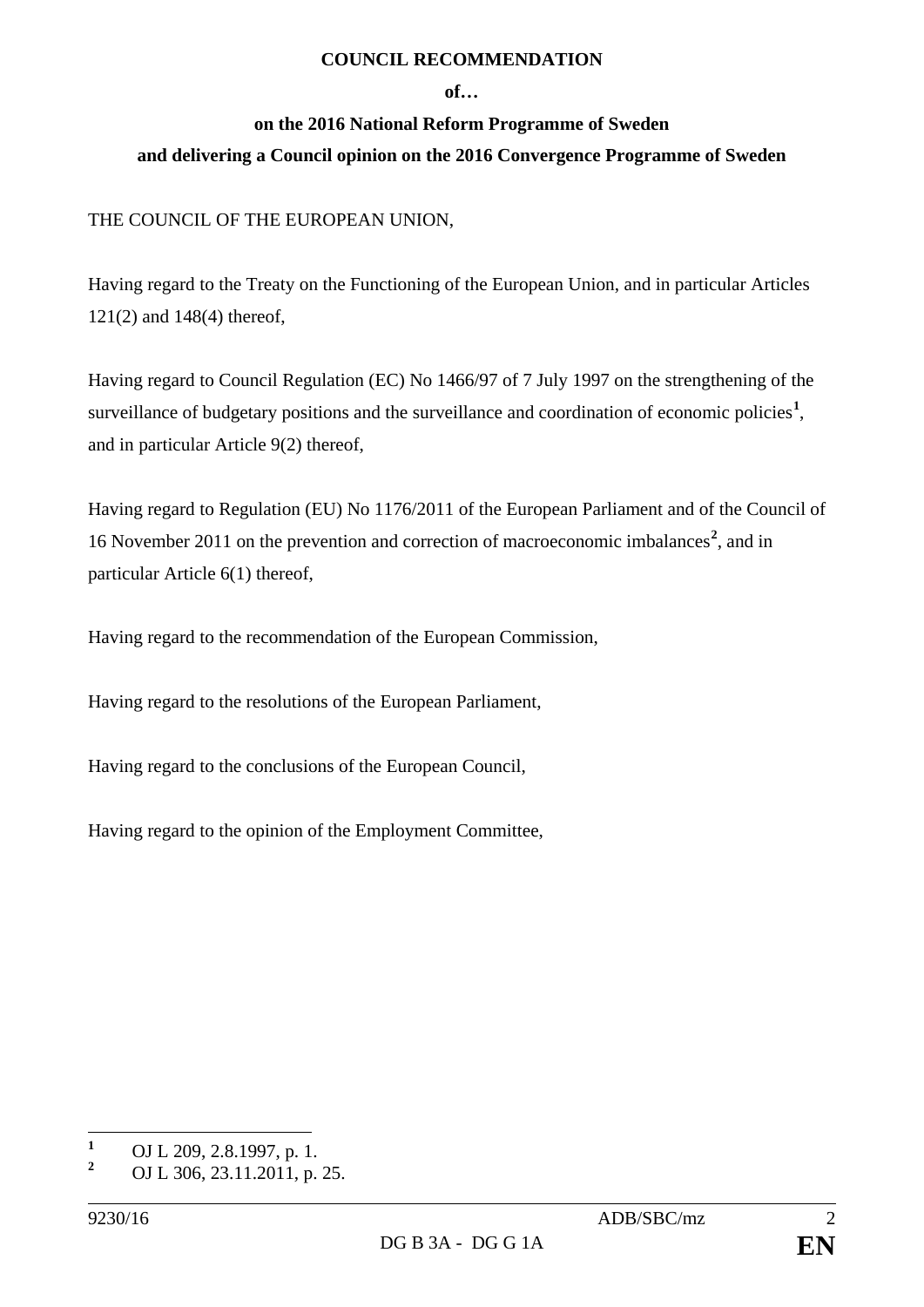Having regard to the opinion of the Economic and Financial Committee,

Having regard to the opinion of the Social Protection Committee,

Having regard to the opinion of the Economic Policy Committee,

### Whereas:

- (1) On 26 November 2015, the Commission adopted the Annual Growth Survey, marking the start of the 2016 European Semester for economic policy coordination. The priorities of the Annual Growth Survey were endorsed by the European Council on 17-18 March 2016. On 26 November 2015, on the basis of Regulation (EU) No 1176/2011, the Commission adopted the Alert Mechanism Report, in which it identified Sweden as one of the Member States for which an in-depth review would be carried out.
- (2) The 2016 country report for Sweden was published on 26 February 2016. It assessed Sweden's progress in addressing the country-specific recommendation adopted by the Council on 14 July 2015 and Sweden's progress towards its national Europe 2020 targets. It also included the in-depth review under Article 5 of Regulation (EU) No 1176/2011. On 8 March 2016, the Commission presented the results of the in-depth review. The Commission's analysis leads it to conclude that Sweden is experiencing macroeconomic imbalances. In particular, high and increasing household debt associated with high and growing house prices in a context of positive credit flows pose risks of disorderly correction with implications for the real economy and the banking sector. Policy measures have been taken in the macroprudential domain, which may however remain insufficient. Policy gaps remain in the area of housing-related taxation, the amortisation of mortgages, the functioning of housing supply and the rental market.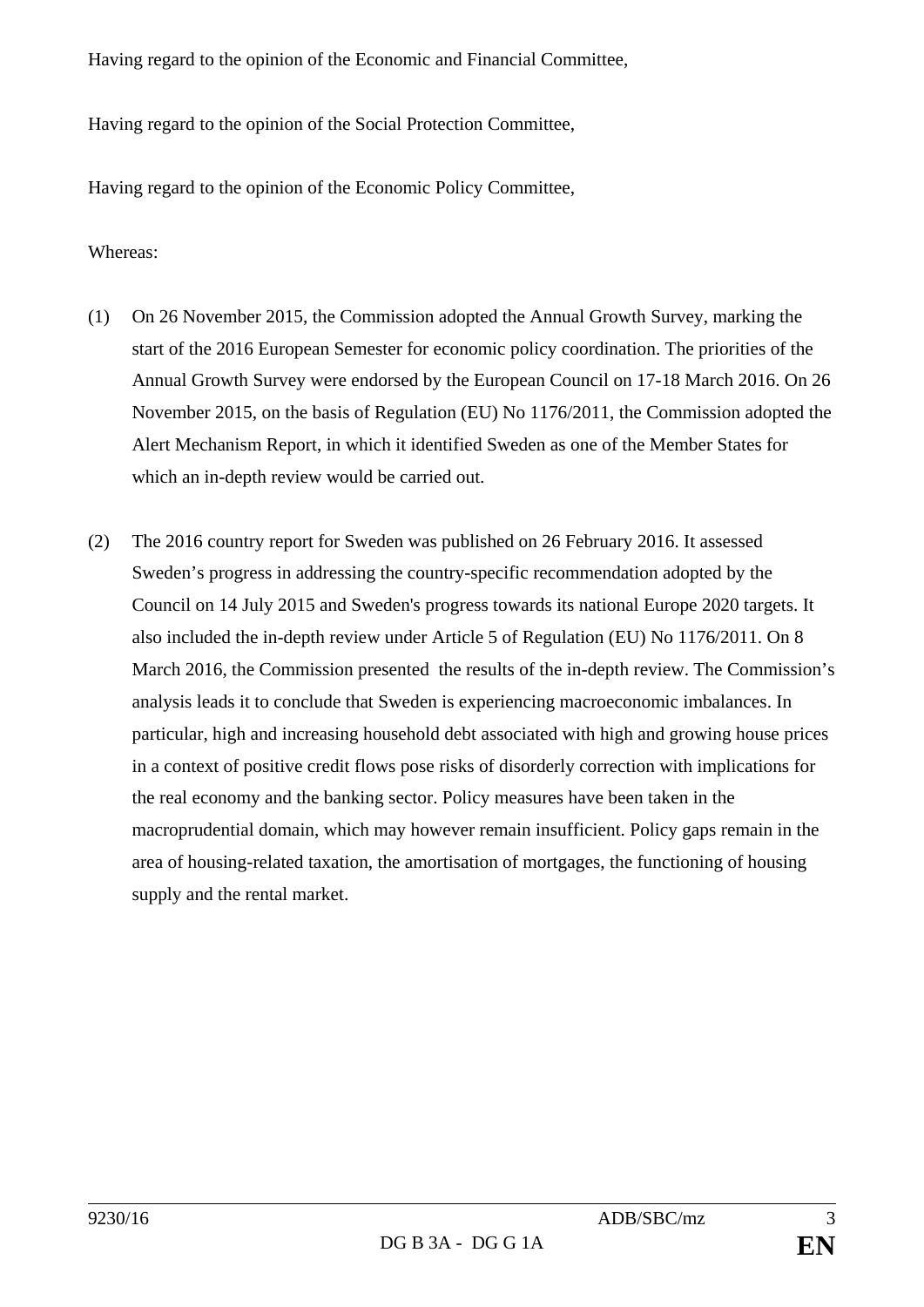- (3) On 28 April 2016, Sweden submitted its 2016 National Reform Programme and its 2016 Convergence Programme. In order to take account of their interlinkages, the two programmes have been assessed at the same time.
- (4) Relevant country-specific recommendations have been addressed in the programming of the European Structural and Investment Funds for the 2014-2020 period. As foreseen in Article 23 of Regulation (EU) No 1303/2013 of the European Parliament and of the Council**[3](#page-3-0)** , where it is necessary to support the implementation of relevant Council recommendations, the Commission may request a Member State to review and propose amendments to its Partnership Agreement and relevant programmes. The Commission has provided further details on how it would make use of this provision in guidelines on the application of the measures linking effectiveness of the European Structural and Investment Funds to sound economic governance.
- (5) Sweden is currently in the preventive arm of the Stability and Growth Pact. In its 2016 Convergence Programme, the Government plans to achieve a headline balance of -0,4 % of GDP and to continue to meet the medium-term budgetary objective — a structural deficit of 1 % of GDP — throughout the programme period. According to the Convergence Programme, the government debt-to-GDP ratio is expected to fall to 42,5 % in 2016 and to continue declining to 39,1 % in 2019. The macroeconomic scenario underpinning these budgetary projections is plausible until 2016 and cautious thereafter. Based on the Commission 2016 spring forecast, the structural balance is forecast to be at -0,5 % in 2016 and -0,9 % of GDP in 2017, above the medium-term budgetary objective. Possible future deviations would be assessed against the requirement to maintain the structural balance at the medium-term budgetary objective. Based on its assessment of the Convergence Programme and taking into account the Commission 2016 spring forecast, the Council is of the opinion that Sweden is expected to comply with the provisions of the Stability and Growth Pact.

<span id="page-3-0"></span>**<sup>3</sup>** Regulation (EU) No 1303/2013 of the European Parliament and of the Council of 17 December 2013 laying down common provisions on the European Regional Development Fund, the European Social Fund, the Cohesion Fund, the European Agricultural Fund for Rural Development and the European Maritime and Fisheries Fund and laying down general provisions on the European Regional Development Fund, the European Social Fund, the Cohesion Fund and the European Maritime and Fisheries Fund and repealing Council Regulation (EC) No 1083/2006 (OJ L 347, 20.12.2013, p. 320).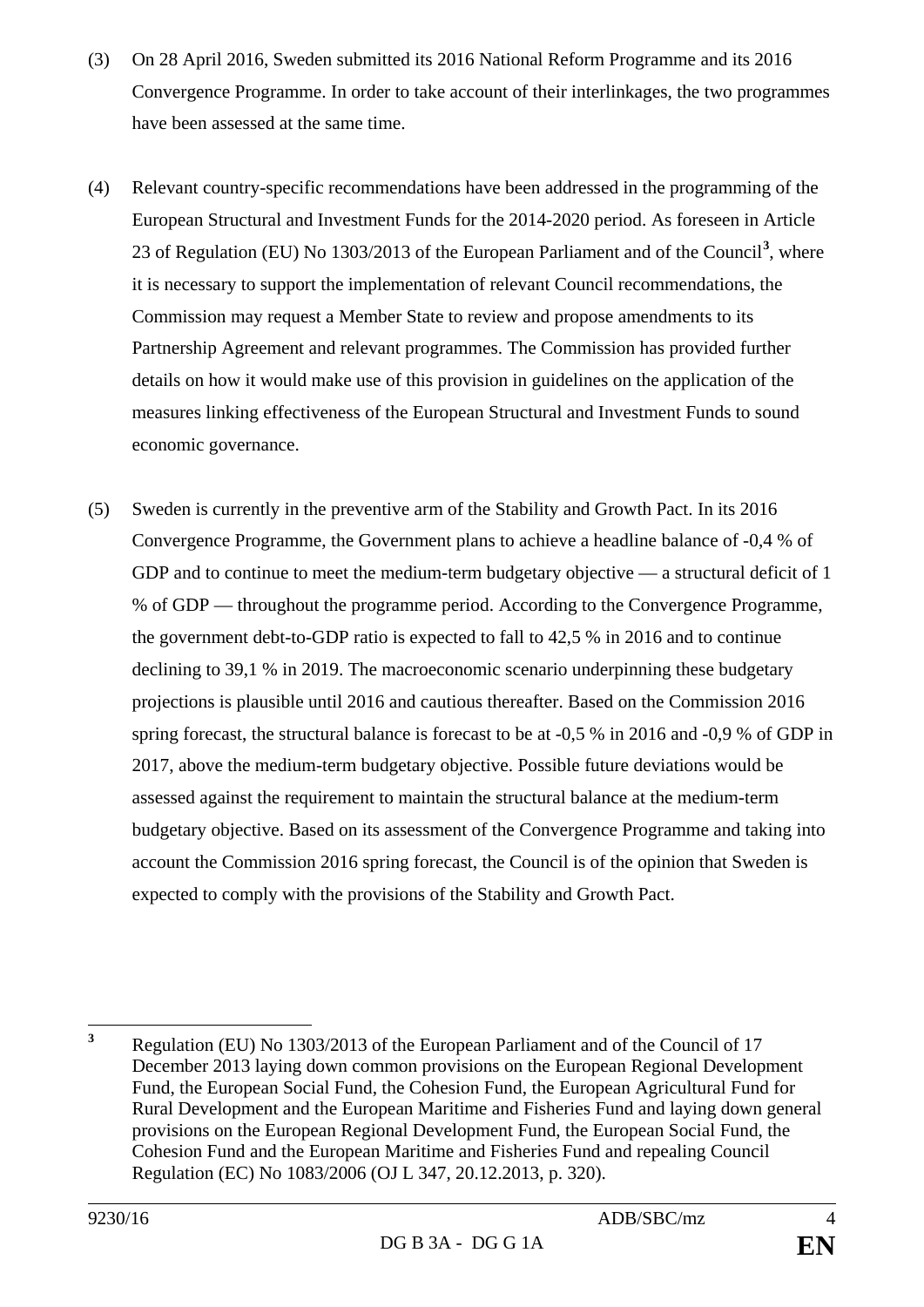(6) Household debt is at a very high level in Sweden and has been growing at one of the fastest rates in the Union over the past decade. Household debt to annual disposable income was 175 % in 2015 according to Riksbank (Sweden's central bank) estimates, and in relation to GDP it was 87 %. Sweden has one of the highest tax incentives for home ownership in the Union due to relatively low property taxes and high mortgage interest deductibility. The high level of household indebtedness constitutes a risk for macroeconomic stability. The Government has taken some steps to stem household indebtedness, including legislation aimed at imposing mandatory amortisation requirements on new mortgage loans, which the parliament adopted on 23 March 2016. Adoption of this key measure was significantly delayed due to questions being raised about Sweden's macroprudential authority's legal mandate to introduce this requirement. There is a risk that further measures that may be needed to address Sweden's rising imbalances may be similarly delayed unless the legal framework concerning the macroprudential authority's remit is revised. Finally, the Government has taken no action to adjust fiscal incentives by, for instance, reducing the tax deductibility of mortgage interest or revising property taxation.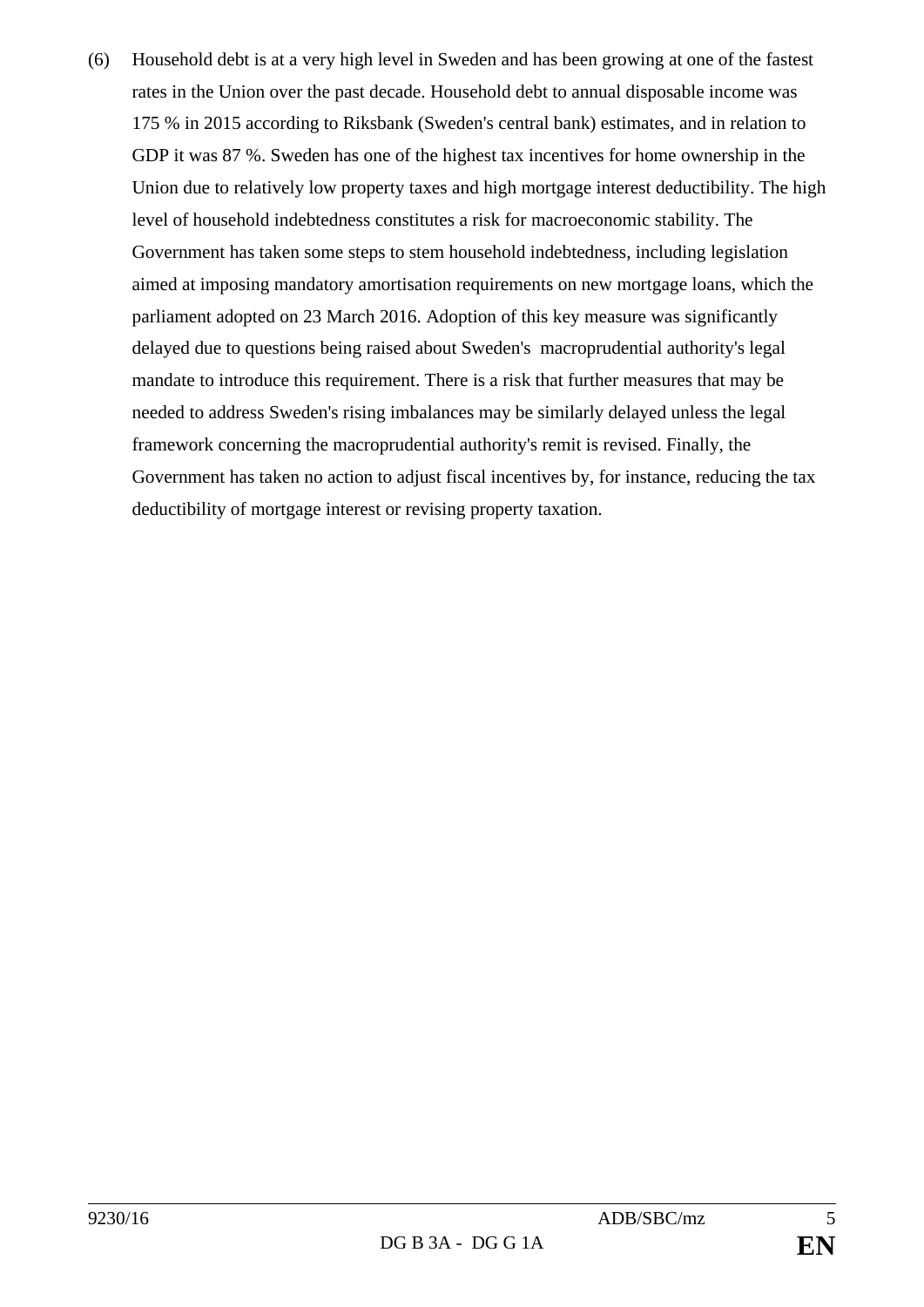- (7) The Swedish housing market remains a potential source of instability. House prices have risen almost constantly over the last 20 years, in particular in the metropolitan areas of Stockholm and Gothenburg. House prices keep growing, not only caused by strong fundamentals, such as disposable income growth, but also due to structural inefficiencies in the housing market. Housing supply is hampered by ineffective use of the existing housing stock, a high degree of rent control, weak competition in the construction sector, insufficient availablity of land for new construction and lengthy and complex planning procedures. The existing design of the transaction tax on capital gains from real estate sales limits the potential for more efficient use of the existing housing stock. Structural inefficiencies result in insufficient investment in housing and widespread housing shortage, and contribute to the persistent increase in house prices. Lack of available and affordable housing also limits labour market mobility and is a constraint for the effective integration of migrants into the labour market. The Government has taken some measures, including increasing public funding for investments in the housing sector and simplifying some planning procedures. In December 2015, an inquiry into competition in the construction sector came up with a series of possible measures, such as enhancing transparency in the field of public housing contracts. However, the Government made no progress in reforming the rent-setting system.
- (8) Despite relatively good investment performance, Sweden faces challenges that may have a negative impact on the long-term competitiveness of the country. In particular, structural inefficiencies in the housing market hamper investment in this area. Investment in infrastructure to improve connectivity within and between urban areas is insufficient in view of the constraints caused by the housing shortage.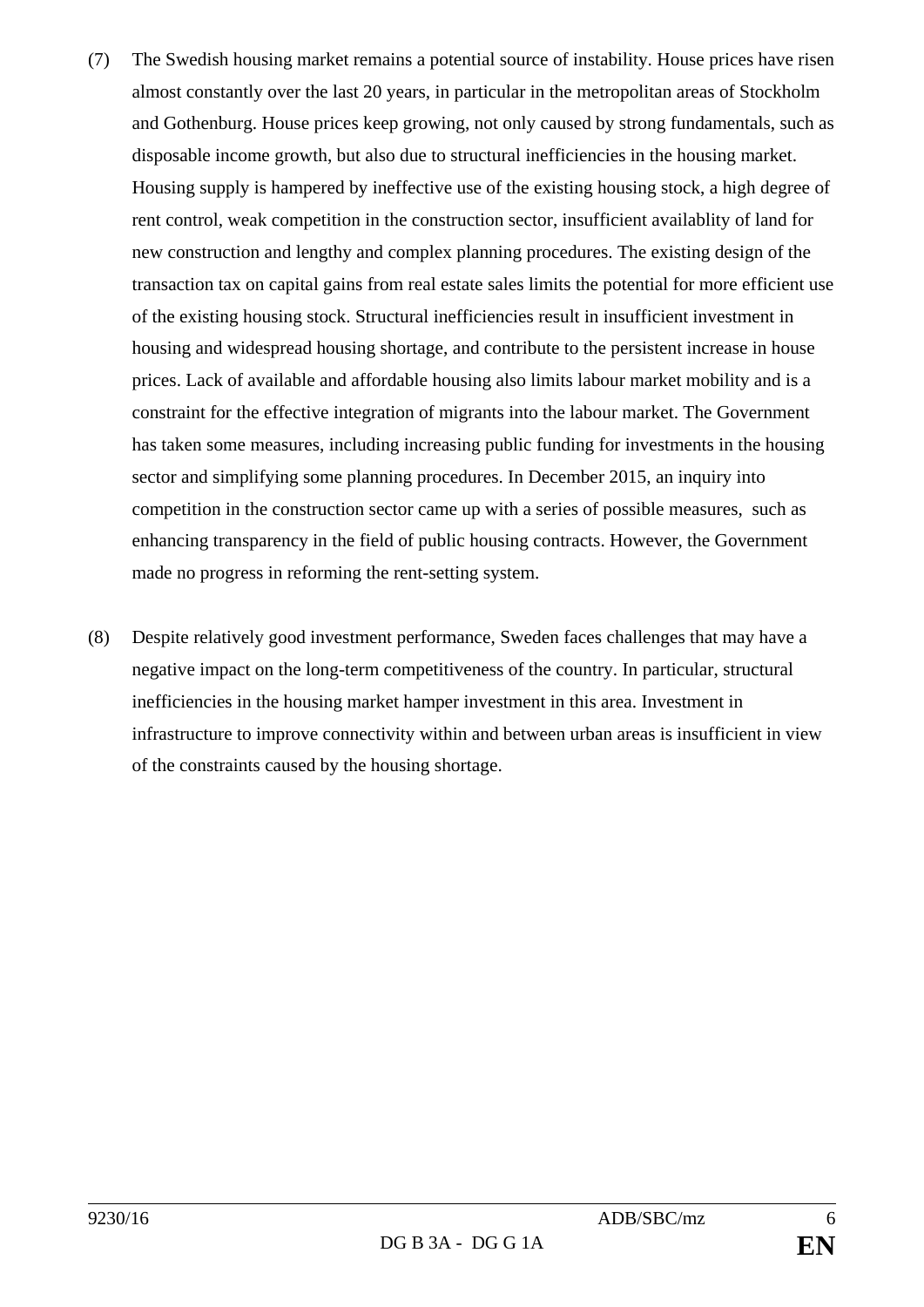- (9) Sweden experienced the sharpest decline in the educational performance of 15-year-olds of any OECD country over the past decade in the PISA survey, and is now performing below both the EU and OECD averages. Deteriorating outcomes of school education risk putting pressure on Sweden's competitiveness and innovation capacity in the long run. An important performance gap between students with and without a migrant background adds to the education challenge. This gap deserves particular attention in light of the large number of newly arrived young migrants to be integrated into the education system. Unclear school funding mechanisms paired with unsystematic monitoring of the use of funding at different levels of the school system hinder the efficient use of resources. The Government has made additional funding available to improve school outcomes and equity, and it is taking steps to integrate the newly arrived migrants in education.
- (10) The high influx of refugees experienced in the past year has a number of social and economic consequences for Sweden. While in the short run, the inflow of refugees is set to increase public expenditure and to create additional domestic demand, thereby raising GDP, the medium-term effect on employment and growth hinges on refugees' successful labour market and social integration, including via educational support. This issue is high on the political agenda both at the EU and Member State level and will be monitored and analysed closely, including in the 2017 country report.
- (11) In the context of the European Semester, the Commission has carried out a comprehensive analysis of Sweden's economic policy and published it in the 2016 country report. It has also assessed the Convergence Programme and the National Reform Programme and the follow-up given to the recommendations addressed to Sweden in previous years. It has taken into account not only their relevance for sustainable fiscal and socioeconomic policy in Sweden but also their compliance with EU rules and guidance, given the need to strengthen the EU's overall economic governance by providing EU-level input into future national decisions. The recommendations under the European Semester are reflected in recommendation (1) below.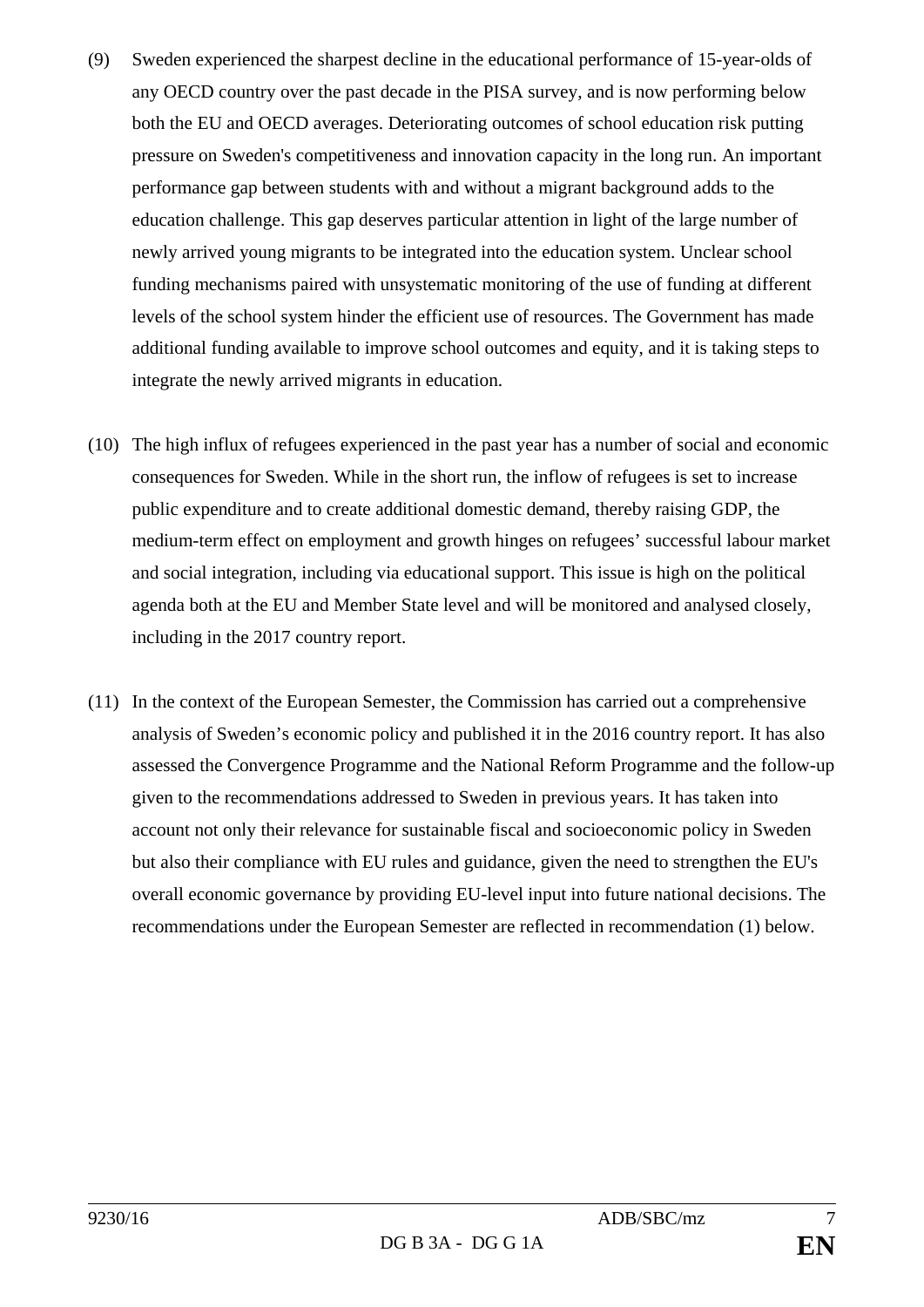- (12) In the light of this assessment, the Council has examined the Convergence Programme, and is of the opinion**[4](#page-7-0)** that Sweden is expected to comply with the Stability and Growth Pact.
- (13) In the light of the Commission's in-depth review and this assessment, the Council has examined the National Reform Programme and the Convergence Programme. Its recommendations under Article 6 of Regulation (EU) No 1176/2011 are reflected in recommendation (1) below.

<span id="page-7-0"></span>**<sup>4</sup>** Under Article 9(2) of Regulation (EC) No 1466/97.